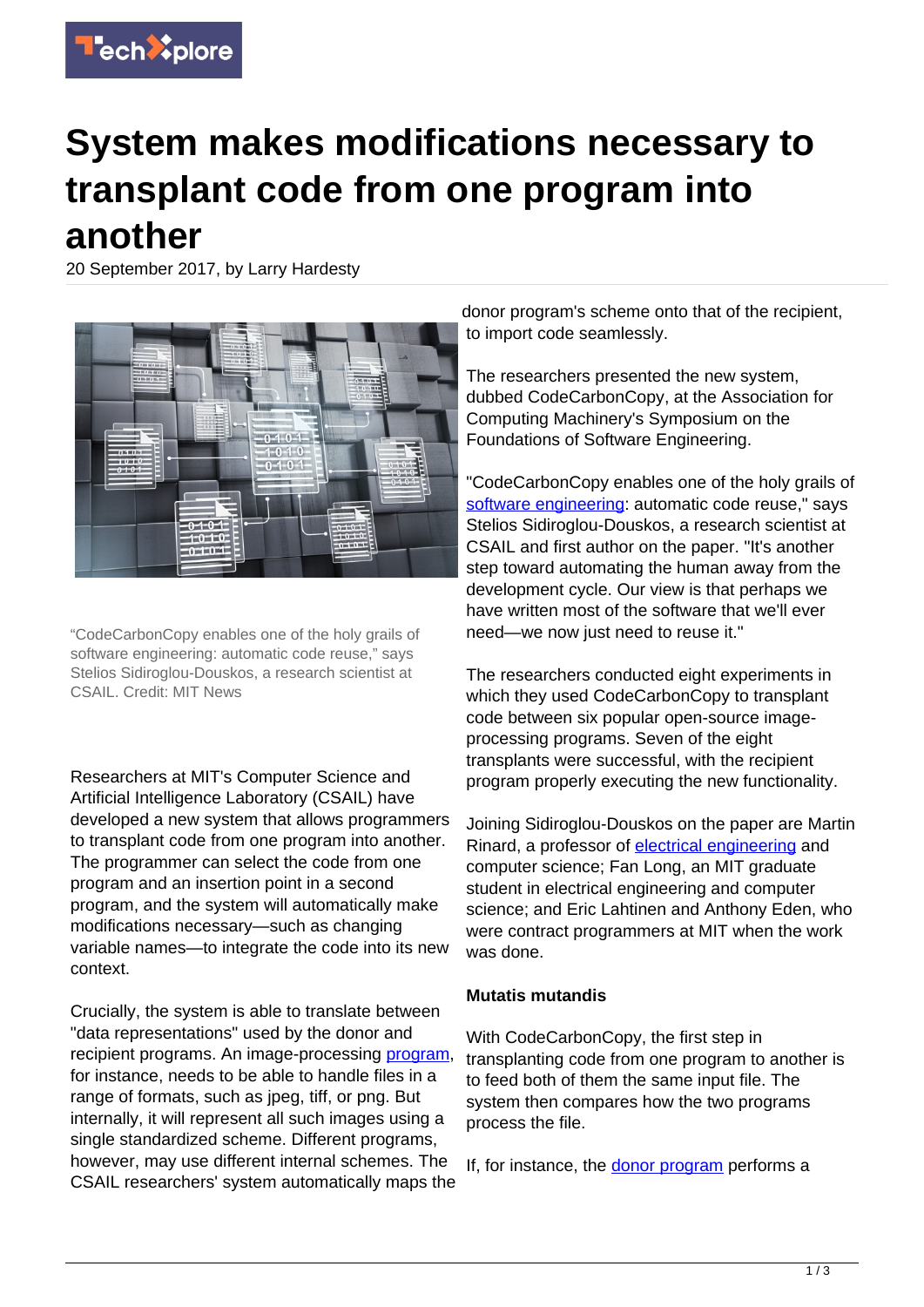

series of operations on a particular piece of data and loads the result into a variable named "mem\_clip->width," and the recipient performs the same operations on the same piece of data and loads the result into a variable named "picture.width," the system will infer that the variables are playing the same roles in their respective programs.

Once it has identified correspondences between variables, CodeCarbonCopy presents them to the user. It also presents all the variables in the donor for which it could not find matches in the recipient, together with those variables' initial definitions. Frequently, those variables are playing some role in technical innovation that's important," Shmatikov the donor that's irrelevant to the recipient. The user adds. "That's the kind of thing that was an obstacle can flag those variables as unnecessary, and CodeCarbonCopy will automatically excise any operations that make use of them from the transplanted code.

## **New order**

To map the data representations from one program people.csail.mit.edu/rinard/pa ... onto those of the other, CodeCarbonCopy looks at [7.codecarboncopy.pdf](http://people.csail.mit.edu/rinard/paper/fse17.codecarboncopy.pdf) the precise values that both programs store in memory. Every pixel in a digital image, for instance, is governed by three color values: red, green, and blue. Some programs, however, store those triplets of values in the order red, green, blue, and others store them in the order blue, green, red.

If CodeCarbonCopy finds a systematic relationship between the values stored by one program and those stored by the other, it generates a set of operations for translating between representations.

CodeCarbonCopy works well with file formats, such as images, whose data is rigidly organized, and with programs, such as image processors, that store data representations in arrays, which are essentially rows of identically sized memory units. In ongoing work, the researchers are looking to generalize their approach to file formats that permit more flexible data organization and programs that use data structures other than arrays, such as trees or linked lists.

"In general, code quoting is where a lot of problems in software come from," says Vitaly Shmatikov, a

professor of computer science at Cornell Tech, a joint academic venture between Cornell University and Israel's Technion. "Both bugs and security vulnerabilities—a lot of them occur when there is functionality in one place, and someone tries to either cut and paste or reimplement this functionality in another place. They make a small mistake, and that's how things break. So having an automated way of moving code from one place to another would be a huge, huge deal, and this is a very solid step toward having it."

"Recognizing irrelevant code that's not important for the functionality that they're quoting, that's another for a lot of previous approaches—that you know the right code is there, but it's mixed up with a lot of [code](https://techxplore.com/tags/code/) that is not relevant to what you're trying to do. So being able to separate that out is a fairly significant technical contribution."

**More information:** CodeCarbonCopy:

This story is republished courtesy of MIT News ([web.mit.edu/newsoffice/](http://web.mit.edu/newsoffice/)), a popular site that covers news about MIT research, innovation and teaching.

 Provided by Massachusetts Institute of **Technology**